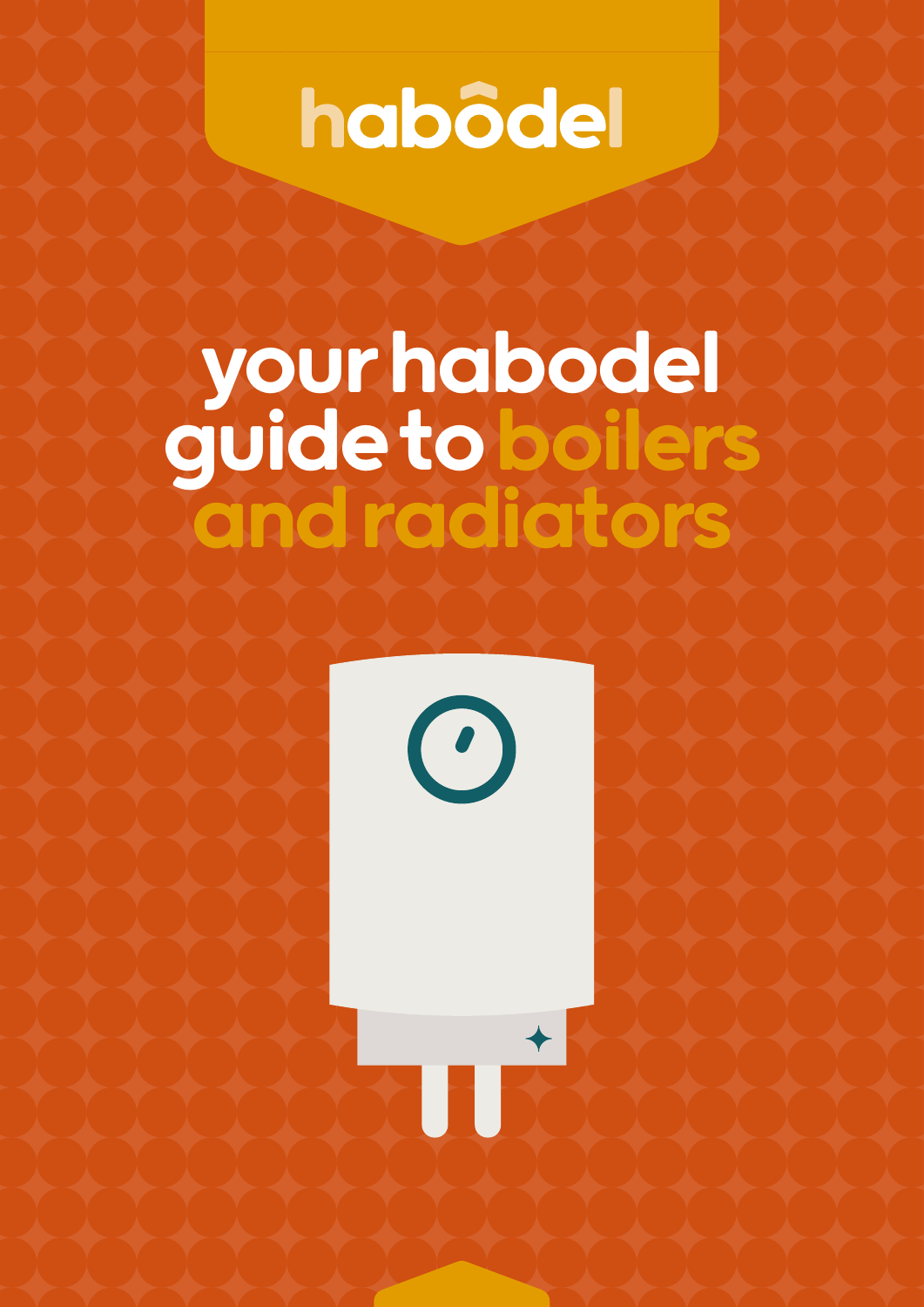### contents

Everything you need to make sure that your boilers and radiators are working effectively in your new home.





| <b>Introduction</b>                      | 4 |
|------------------------------------------|---|
| - Central heating                        | 4 |
| All about radiators                      | 5 |
| - How to bleed radiators?                | 5 |
| <b>All about boilers</b>                 | Ô |
| - Monitoring low pressure on your boiler | 6 |
| Know your responsibilities               |   |
| - Tenants responsibilities               |   |
| - Landlords responsibilities             |   |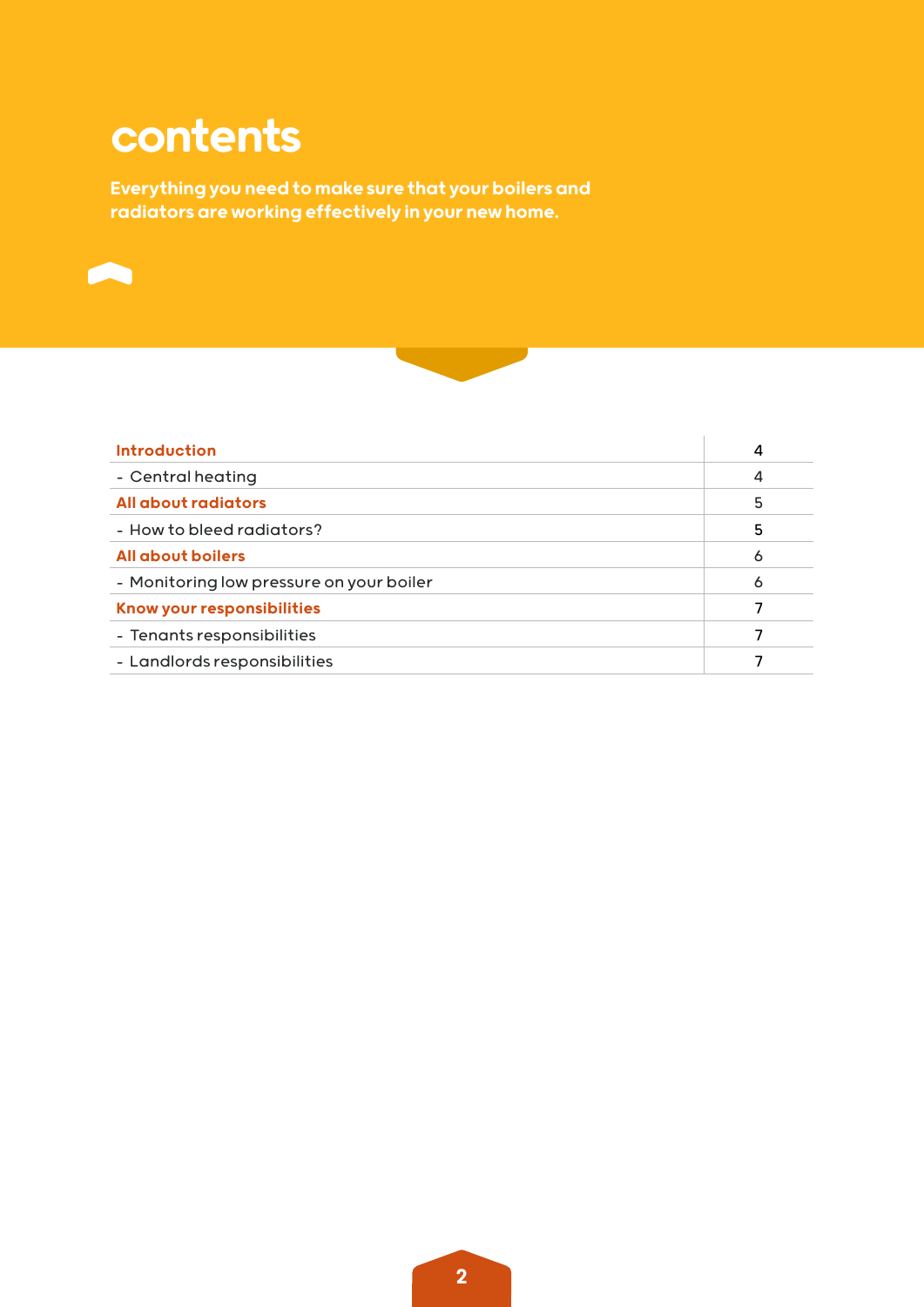healthy boilers means warm radiators during the cold of winter

habôdel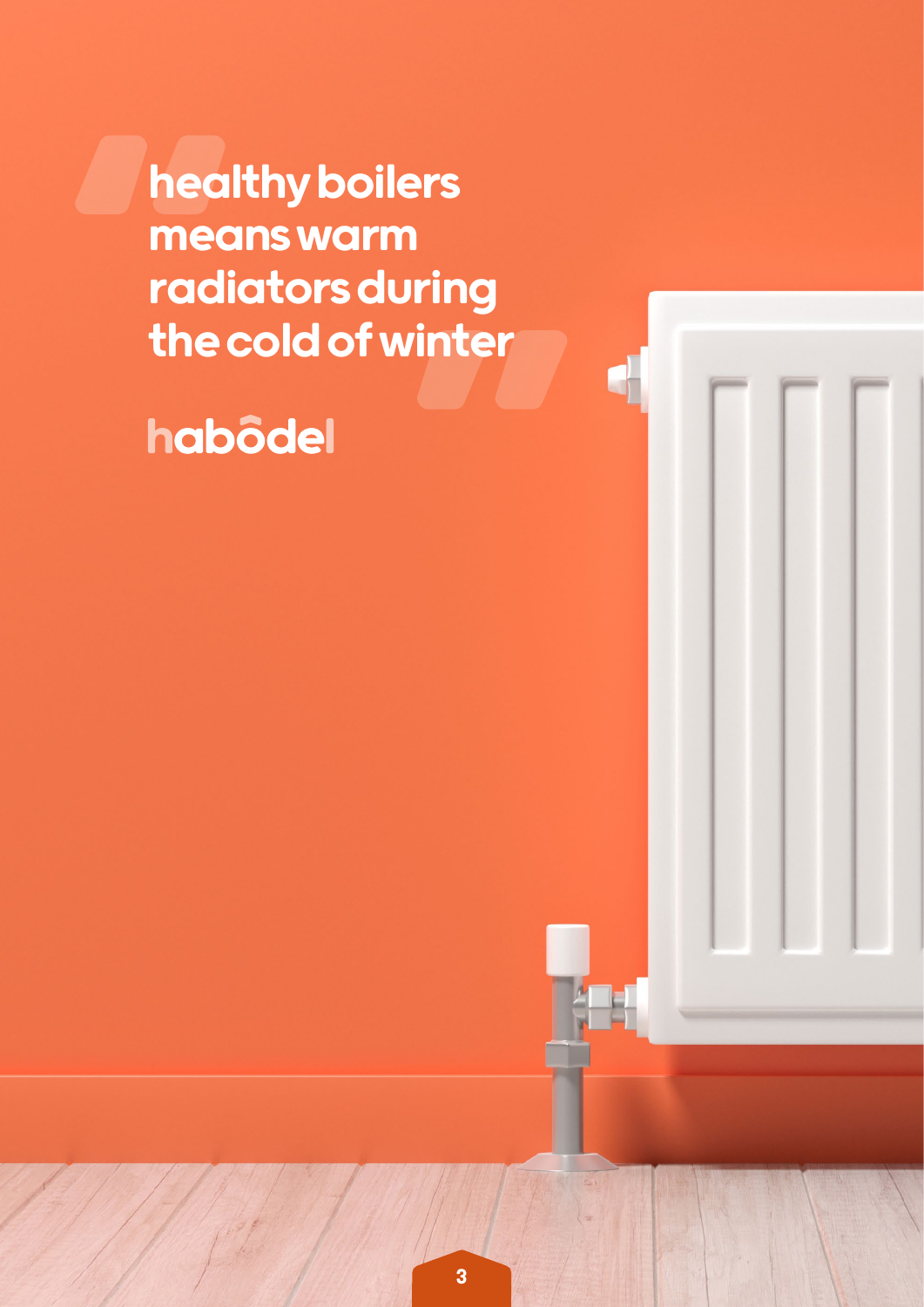### Introduction

When using central heating, a single boiler heats the water in your home. Water is pumped through pipes to radiators installed in different rooms around the house.

### Central heating

Most central heating boilers run on electricity or mains gas, which usually works out cheapest and has the lowest carbon dioxide emissions of any fuel apart from wood. They can be either a 'Combi' (combination) boiler or a regular boiler:

A Combi boiler provides hot water instantly, as soon as you turn on a tap. The water is heated as it passes through the boiler, so there's no need for a cylinder, this way you can have hot water for baths or washing up whenever you want.

A standard boiler works with a hot water cylinder which can take some time to heat up. So remember, you can set your boiler to heat the water in the cylinder at certain times of the day. This way, you'll have enough hot water anytime you want a bath or to do the washing up, etc. But, you can't spontaneously decide to have a bath later on in the day, as the water in the cylinder will cool down when the heating is turned off.

No matter which boiler you have, it plays an essential role in your home, heating water for your kitchen, bathroom, and radiators.

Please remember to check for any issues or leaks and report them as soon as possible using our Propertyfile App. Doing so makes sure that we maintain a happy and healthy home for you and your family.

Also, checking your heating controls regularly and making changes based upon your needs will reduce the amount of carbon dioxide your home generates and saves you money.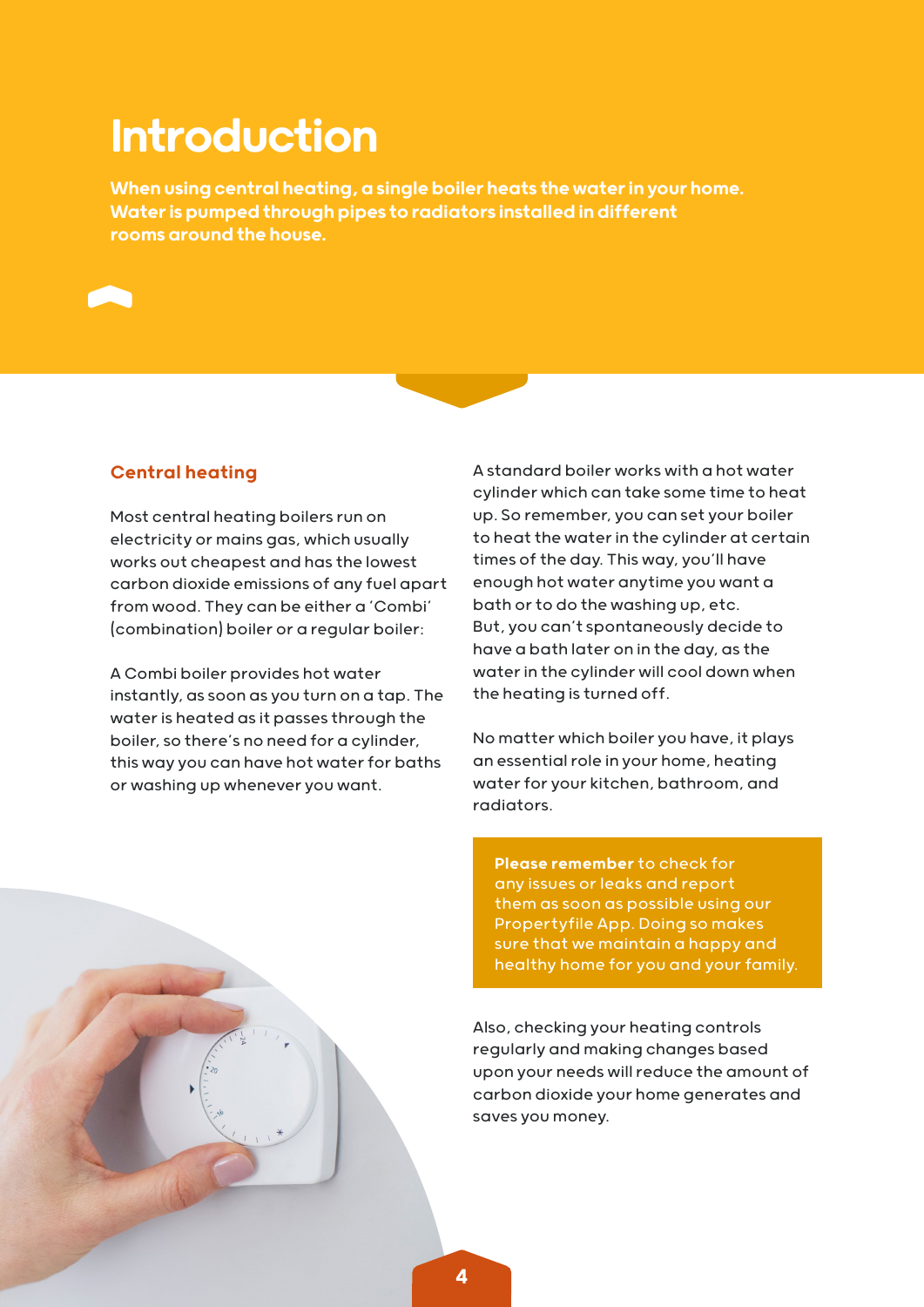### all about radiators

As part of the habodel rental agreement to maintain a safe living environment, we'll need you to bleed and maintain the radiators in your home.



The best way to check your radiators is to turn your heating on and wait for the radiators to warm up. If there are any cool spots, especially near the top of the radiator, you may need to bleed them. If the radiator doesn't warm up at all, then potentially it is full of air, and so this will need to be released before it can be used to heat rooms.

#### How to bleed radiators?

To bleed your radiators, you need to make sure your heating is off and cold – you don't want to burn yourself with hot water! You will then need a radiator bleeding key or a flat-headed screwdriver for more modern systems. At the top of the radiator, at one end, you will find a valve where you can put the key or screwdriver. Make sure you have a cloth ready to catch any drips!

Slowly turn the valve anti-clockwise. You should start to hear gas escaping with a hissing sound. Eventually, the gas will all be gone, and liquid will begin to run. It's best if you close the valve as quickly as possible to stop too much water from escaping and making a mess.

The last step after bleeding all your radiators with cold spots is to check the system's pressure. If you have bled a lot of gas, the pressure in the system may be low and you'll need to top it up using the 'filling loop'. This is a small lever on your boiler. To locate it, look underneath your boiler or refer to your boiler instructions. Turn the 'filling loop' until you see the needle on the pressure dial reach '1.5' in the green area, then quickly turn it back off.

The final check is to turn your heating back on and confirm that the cold spots have disappeared. If you've followed all of these radiator bleeding steps above and there are still cold spots or anything else that isn't quite right, you should report these issues using our Propertyfile App.

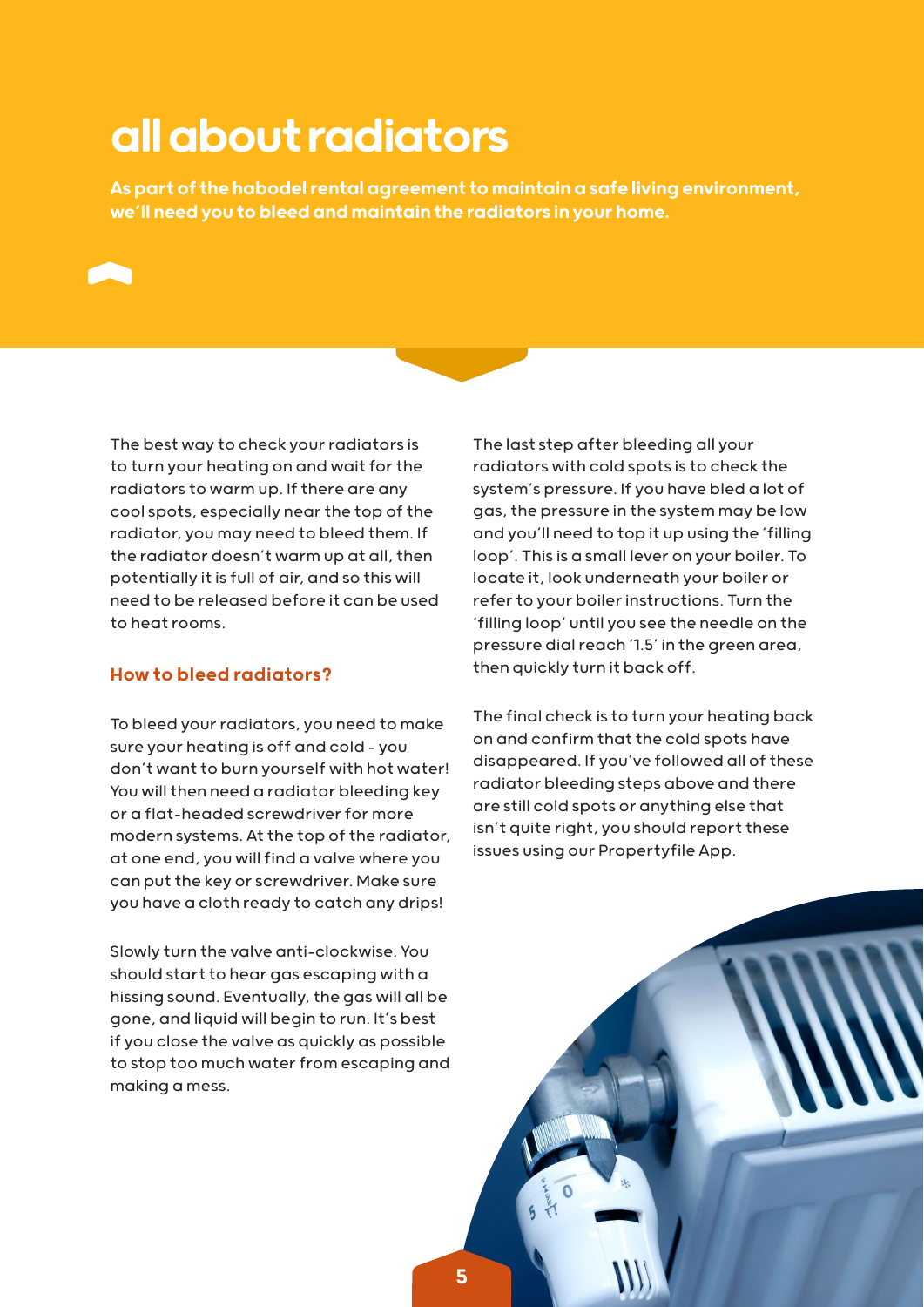### all about boilers

As your landlords, we handle the maintenance of the boiler, fires, radiators, storage heaters and immersion heaters. We also include an annual gas safety check completed by a Gas Safe Engineer.



As mentioned in your tenancy agreement, we trust you to take reasonable actions to prevent frost or similar damage to the property. If your home is empty overnight or for more than 12 hours when the weather is likely to be cold, you will need to leave enough hot water in the system to prevent it from freezing. Another tip is to turn off the water supply at the main stopcock and open all the other water taps and valves in the property to drain hot and cold water tanks.

Please remember to check and maintain the boiler pressure; we're here to guide you on your specific boiler and how to top it up.

This may need to be completed 2 or 3 times a year. If you find that you are topping it up more than this, there may be a leak, so report this issue using our Propertyfile App and we can get someone out to take a look at it.

#### Monitoring low pressure

You can monitor the boiler pressure by looking at the gauge on your boiler when it is cold. Heating systems should run at a pressure around 1 bar when cold; it's normal for the pressure to increase slightly when hot, but if it's over 2.5 bar, you may have a fault, or a problem may be developing.

Suppose your boiler needs topping up; you should be shown how to do this when you checked in. Alternatively, if you need help, you can call us, and we can talk you through it. Generally, you need to switch off your boiler and allow it to cool. Doublecheck that both ends of the 'filling loop' are securely attached. If you don't know what a 'filling loop' is - that's fine; we can describe this to you.

Open both valves on the 'filling loop' to allow cold mains water into the system; you should hear this. Wait for the pressure gauge to reach 1.5 bar and quickly close both valves one after the other.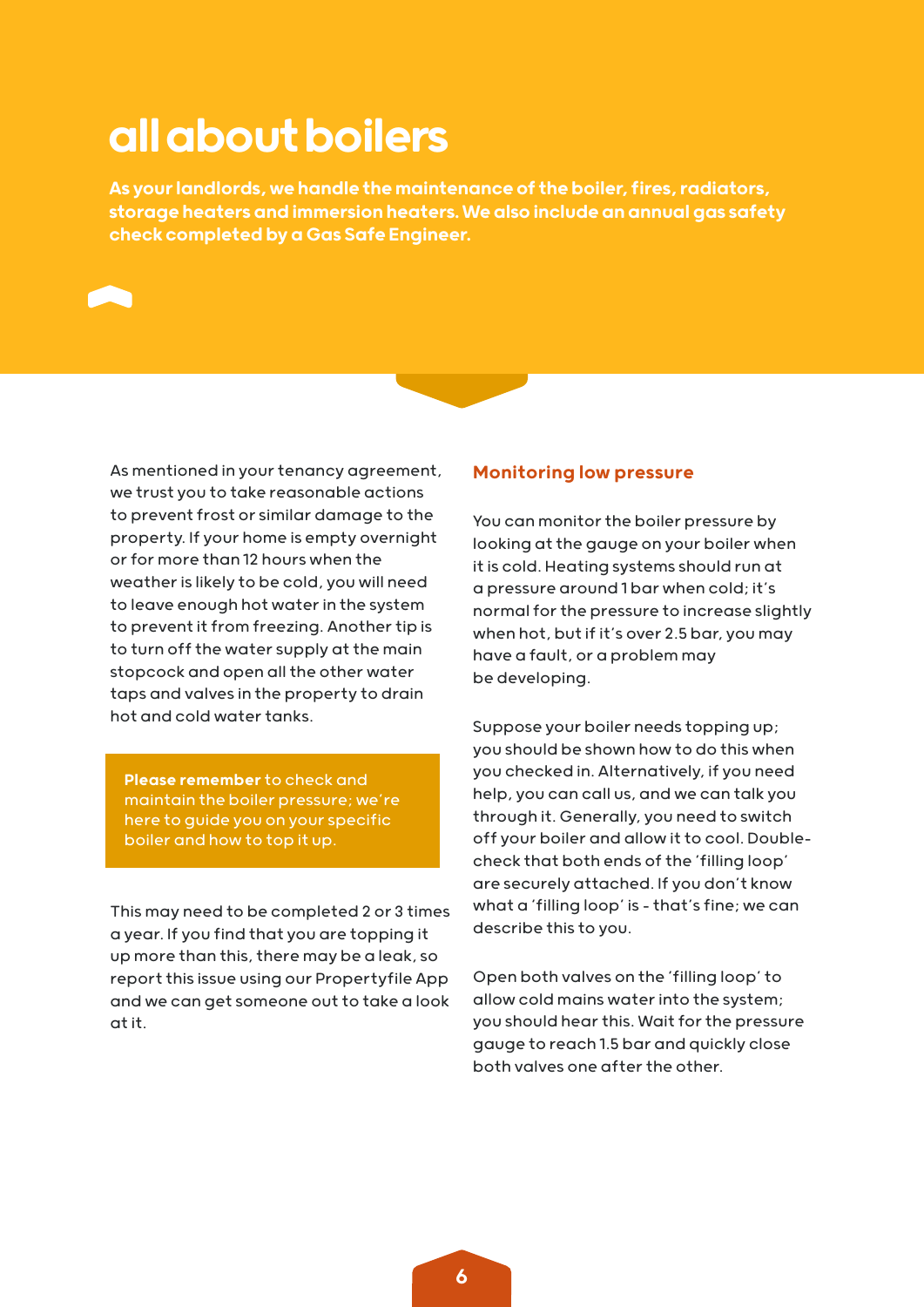### know your responsibilities

As your landlord, habodel are responsible for the maintenance and repairs of your boiler. As our customer, you have the responsibility for the general maintenance of your boiler, keeping the heating running and reporting any problem with the boiler or the heating system.



#### Customer's responsibilities

Generally speaking, you are responsible for using the heating system, bleeding the radiators if cold spots are noticed and topping up the boiler if the pressure is low. See page 5 for more details.

Please remember to inform us of the reported issues. any issues by reporting them on the Propertyfile App as soon as they are noticed.

#### Landlord's responsibilities

We are responsible for maintaining and repairs of any gas heating system and ensuring all gas appliances in the property are checked each year by a Gas Safe registered engineer to produce a CP12. We will keep your boiler in good repair and proper working order, responding to all